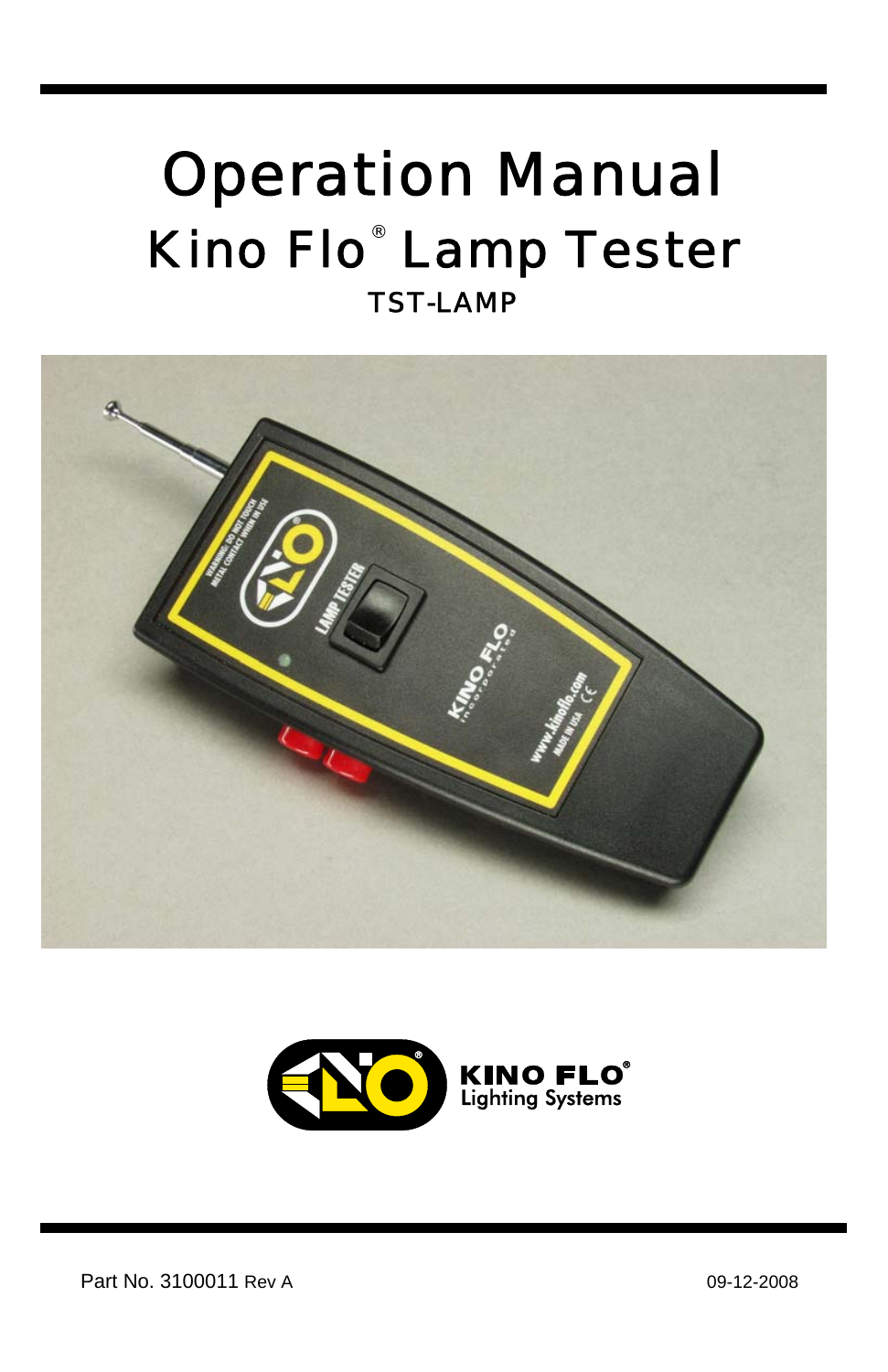# Kino Flo Lamp Tester Features



- Tests Fluorescent ( hot cathode ) tubes
- Tests Neon ( cold cathode ) tubes
- Tests Cathode filament continuity

**Note:** Tester can also be used to identify mixed lamps by looking at the illuminated color. (*Different color temperatures or different colors)*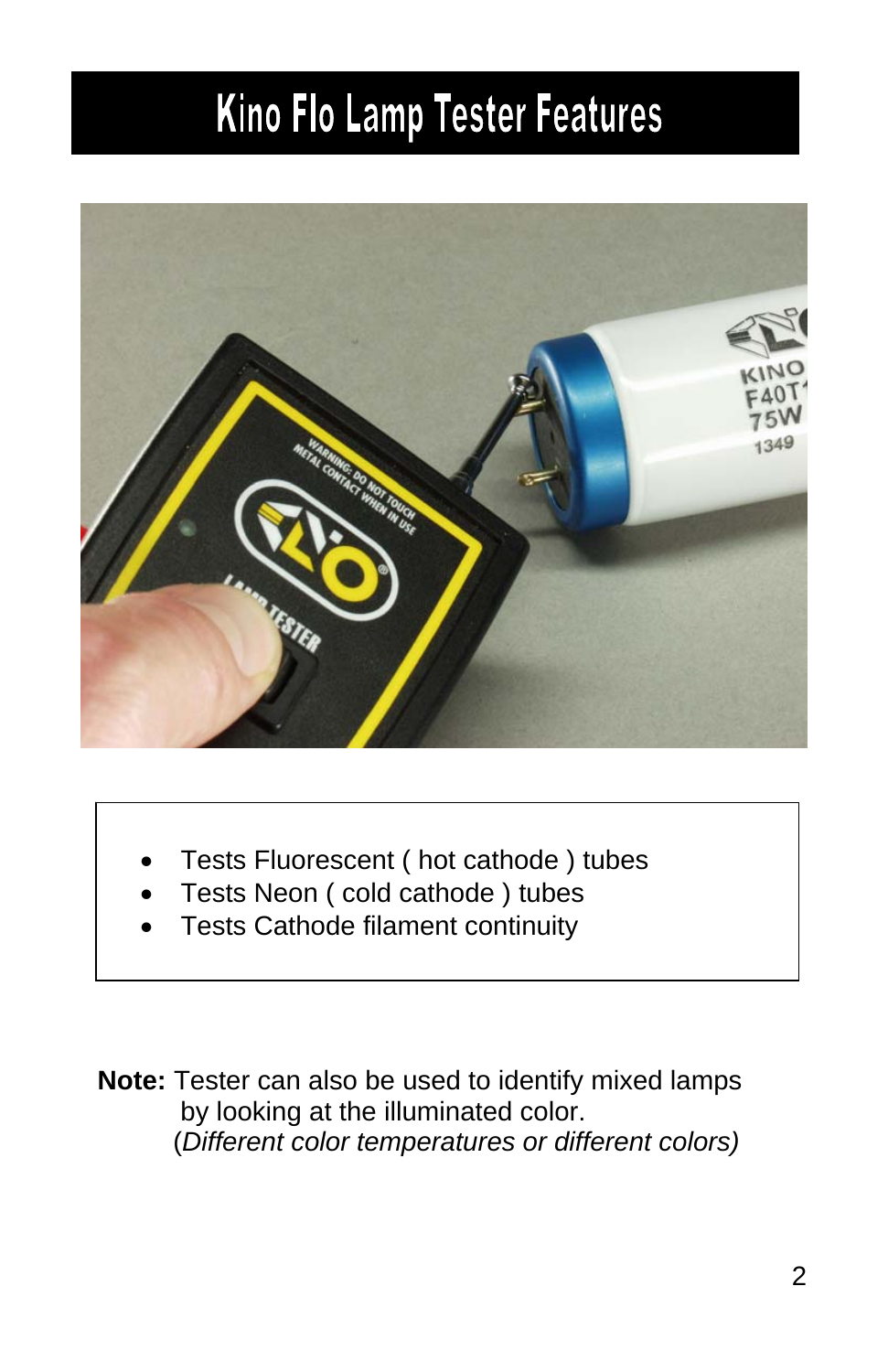### **Test Procedures**

To confirm that a fluorescent lamp is good, two tests are required:

- 1. Cathode continuity, at the pins on both ends of the lamp
- 2. Gas fill



#### Test Cathode Continuity

Insert the pins of a fluorescent lamp into the two red receptacles. Twist the lamp slightly to make contact with the pins.

Both pins must touch the internal contacts at the same time. A green light **(A)** and an audible tone designates that the cathodes are intact.